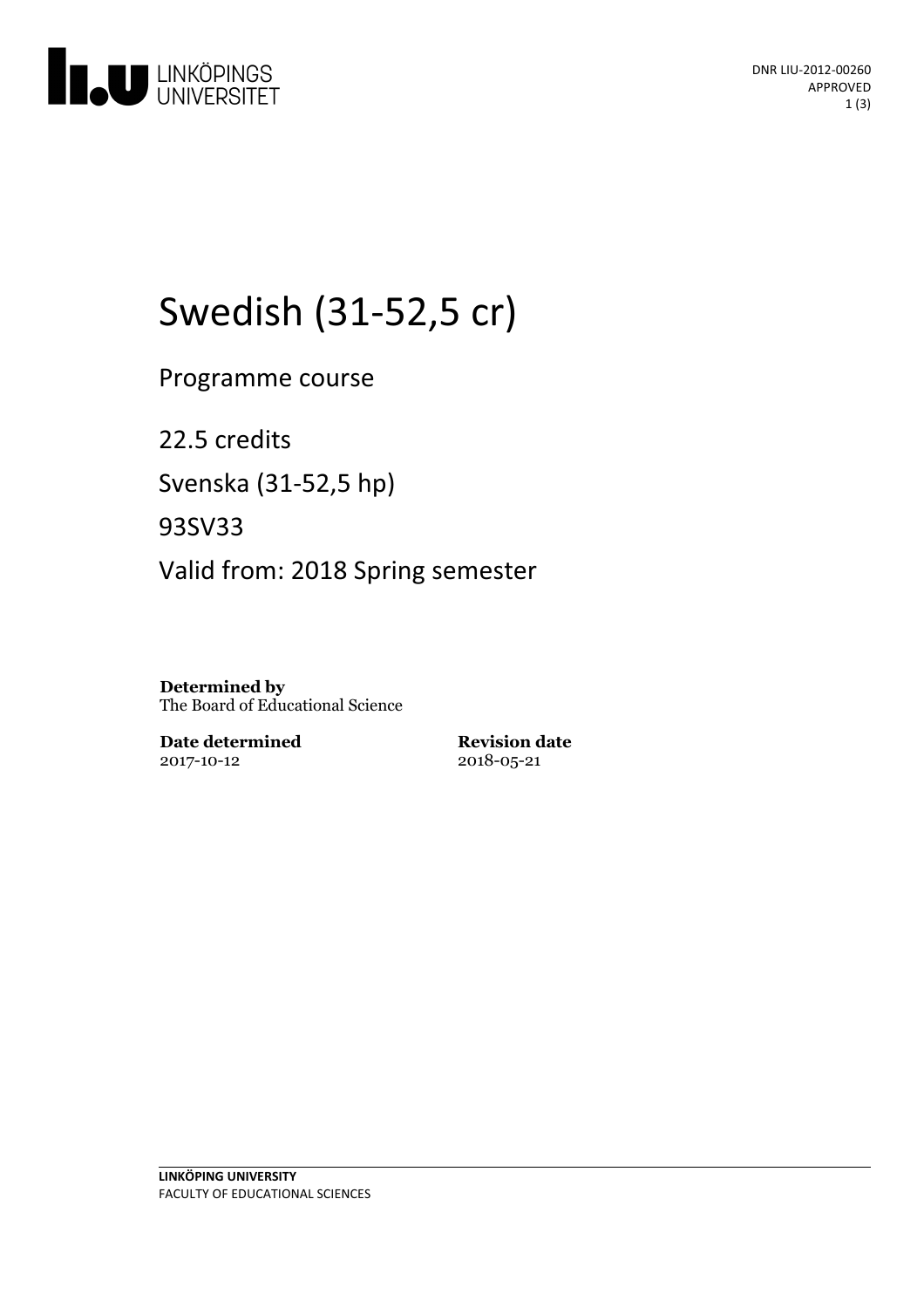### Main field of study

No main field of study

Course level

First cycle

#### Advancement level

 $G<sub>2</sub>X$ 

#### Course offered for

- Secondary School Teacher Programme with a specialization in Teaching in Grades 7-9 of the Compulsory School
- Secondary School Teacher Programme with a specialization in Teaching in the Upper-Secondary School

#### Examination

Applies to all courses regardless of grading scale.

Students failing an exam covering either the entire course or part of the course two times are entitled to have a new examiner appointed for the reexamination.

If the course has a three-graded grading scale (U - VG), following applies:

Students who have passed an examination may not retake it in order to improve their grades.

If the course is a VfU course, the following applies:

Examination of applied social and didactic abilities is limited to three (3) occasions.

## Grades

Three-grade scale, U, G, VG

#### Course literature

The course literature is decided upon by the department in question.